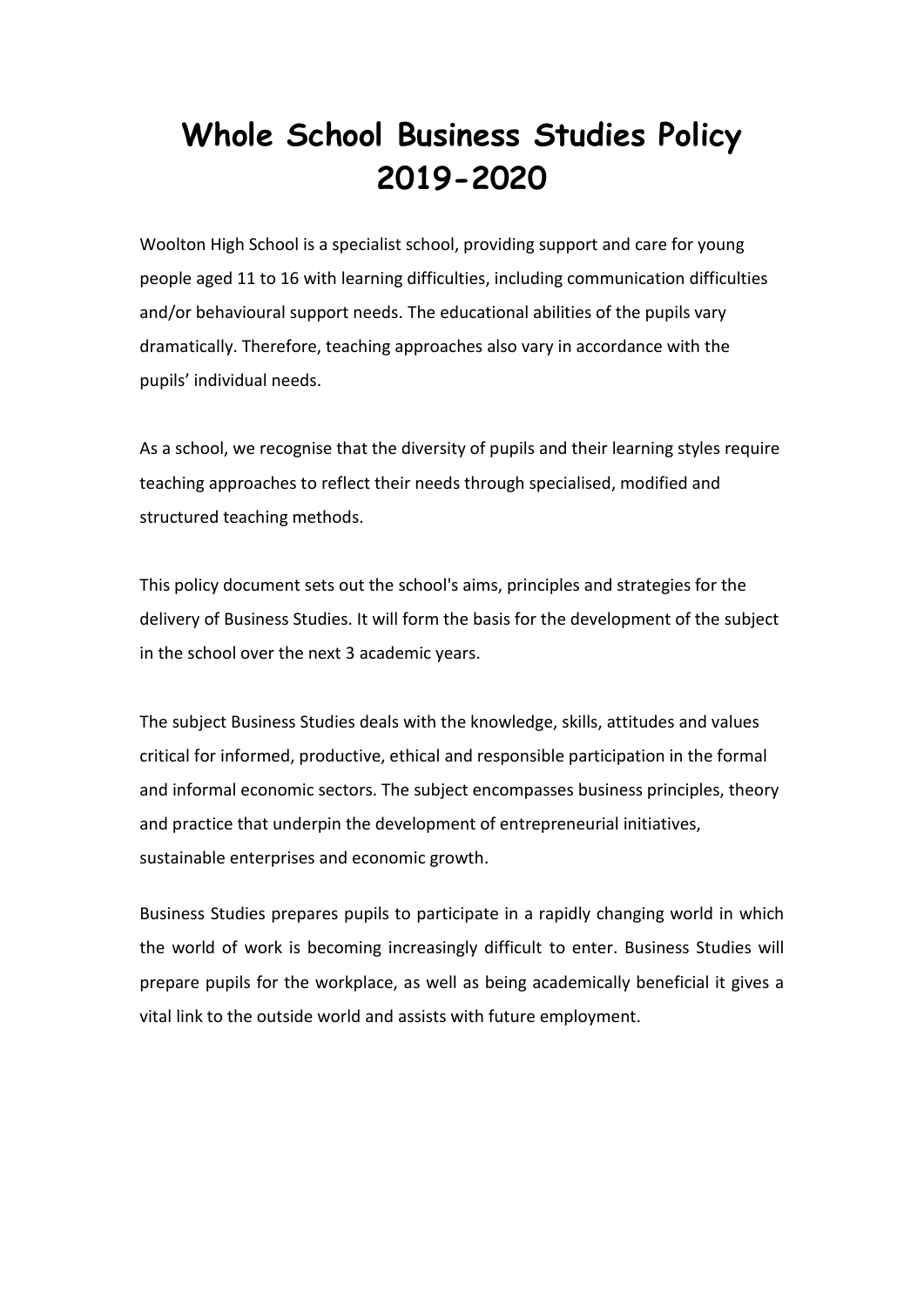## **Aims of Business Studies**

- Provide learner's with opportunities to link education and the world of work in engaging, relevant and practical ways.
- Enable learners to enhance their English and Mathematical competence in relevant, applied scenarios.
- To develop transferable interpersonal skills, including working with others, problem solving, independent study, and personal learning and thinking skills.
- Gain an understanding of business concepts through the study of subjects such as accounting, entrepreneurship, international business, marketing, and business leadership.
- Achieve business, economic and financial literacy.
- Develop the skills, including critical thinking skills, and strategies required to conduct research and enquiry and communicate findings accurately, ethically, and effectively.
- Apply the knowledge, skills, and attitudes acquired through the study of business to a variety of learning tasks and relate them to business phenomena on the local, national, and global levels.
- Develop lifelong learning skills that will help them adapt to technological advancements, the changing workplace, and the global economy.
- Show pupils opportunities that will help them take advantage of potential postsecondary educational work, and business.
- Acquire and apply essential business knowledge, skills and principles to productively conduct theoretical situations in a changing business environment.
- Create business opportunities, creatively solve problems and take risks, respecting the rights of others and environmental sustainability.
- Apply basic leadership and management skills and principles while working with others to accomplish business goals.
- To be motivated, self-directed, reflective lifelong learners who responsibly manage themselves and their activities while working towards business goals.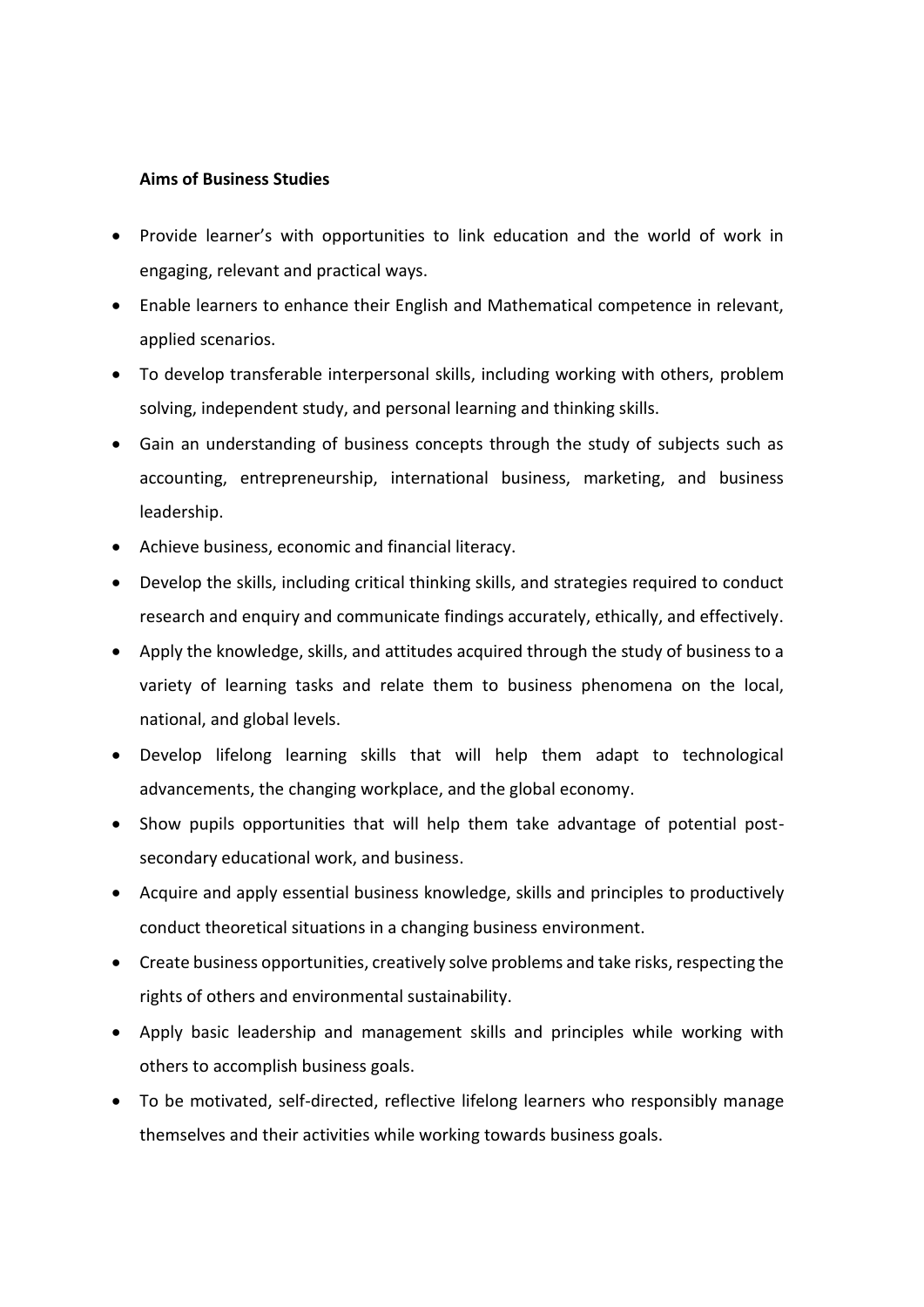To prepare students for further education, for formal employment or to be in a position to pursue sustainable entrepreneurial and self employment career pathways.

These aims can be achieved in a theoretical and practical context through real-world learning activities that combine the acquisition and application of knowledge and skills. These aims will be applicable throughout the course. There will be more specific aims for each of the individual units chosen. The units chosen will reflect the individual learning approaches and pathways of each pupil. The specific aims for each unit can be found in the course specification.

#### **Qualification**

Pupils at Woolton High School, undertake Edexcel's BTEC Level 1/2 First Certificate in Business. Informed by policy developments, including the *Review of Vocational Education – The Wolf report* (March 2011). The decision has been taken to complete this qualification to;

- Ensure high quality and rigorous standards
- Conform to quality criteria for non-GCSE qualifications
- Be fit for purpose for learners, pre- or post-16, in schools and in colleges

This specific pathway has features that will meet the needs of educators, employers and the external environment. They are fully aligned with requirements for progression – to further study at level 3, into an apprenticeship or into the workplace.

The course will consist of four key design principles;

- 1. **Standards:** a common core and external assessment
- 2. **Quality:** a robust quality-assurance model
- 3. **Breadth and progression:** a range of options building on the core; contextualised English and Mathematics
- 4. **Recognising Achievement:** opportunity to achieve at level 1 This is good for Woolton High School because although the BTEC Firsts are a Level 2 qualification, graded at Pass, Merit, Distinction and Distinction\*, it is still possible that some students may not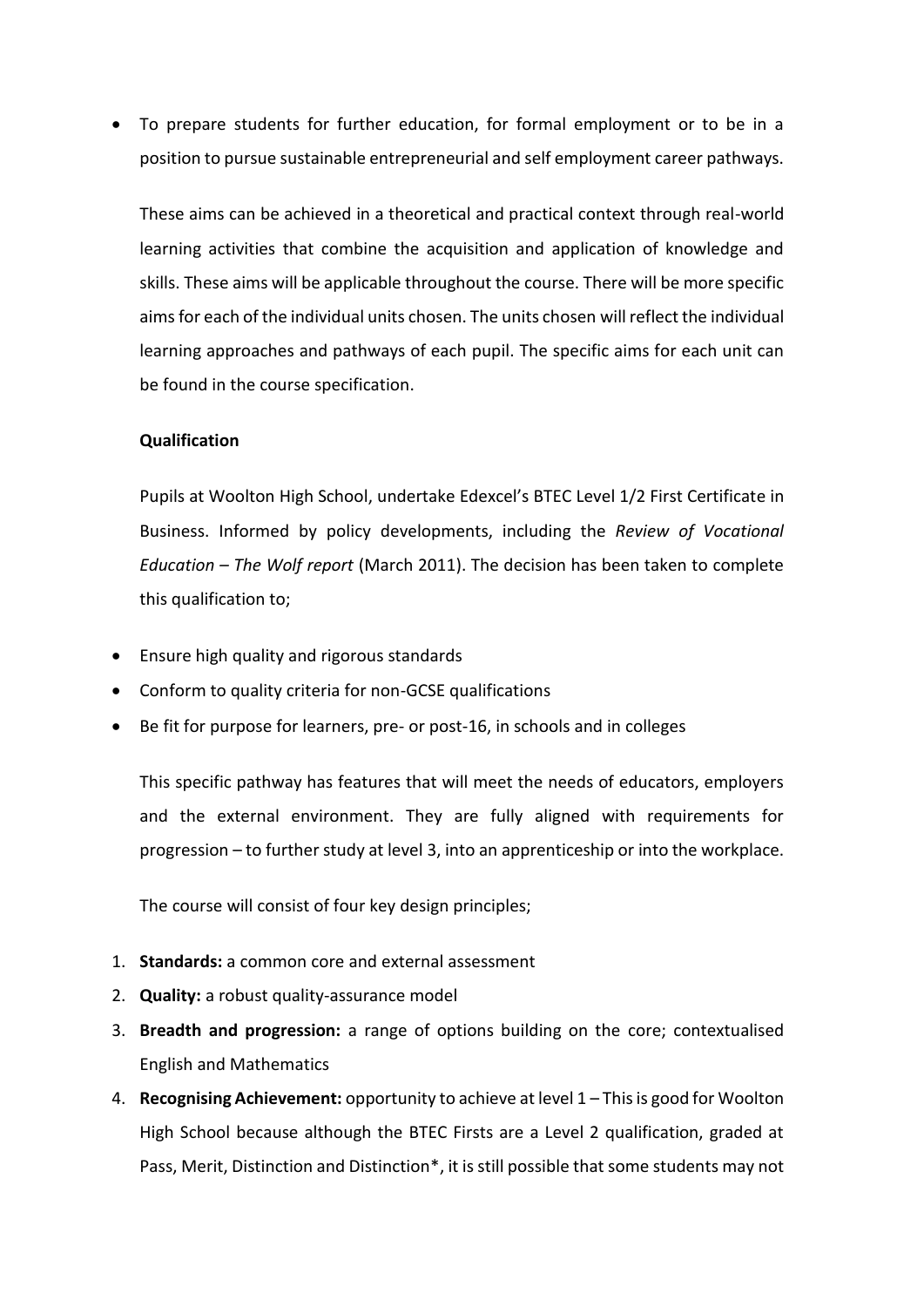achieve this. If this occurs then there is an opportunity for learners to gain a Level 1 qualification.

## **Assessment Approach**

The Edexcel 2018 BTEC Level 1/Level 2 Award in Business Studies consists of one externally assessed units along with five internally assessed units. The award specifies that three core units (Two internally assessed and one externally assessed) are completed along with another unit of choice.

## **Progression Opportunities**

The chosen program has been implemented to provide a good foundation for learners to progress to post-16 education, or to entry level job roles within the sector.

## **Teaching and learning style**

There are a variety of teaching and learning styles in Business Studies lessons. Our principal aim is to develop the pupil's knowledge, skills and understanding and we do this through a mixture of whole-class teaching and individual/group activities. Teaching is extremely targeted and differentiated, especially with the nature of the school's pupils. The classes are small, usually no larger than 10 pupils at a time and a teaching assistant is always present in class to offer support to both pupil's and the teacher.

## **Prior Knowledge, skills and understanding**

Learners do not need to achieve any other qualifications or have any prior knowledge or skills. Pupils taking functional skills qualifications and progression through the schools approach to literacy will help with the completion of a Business Studies course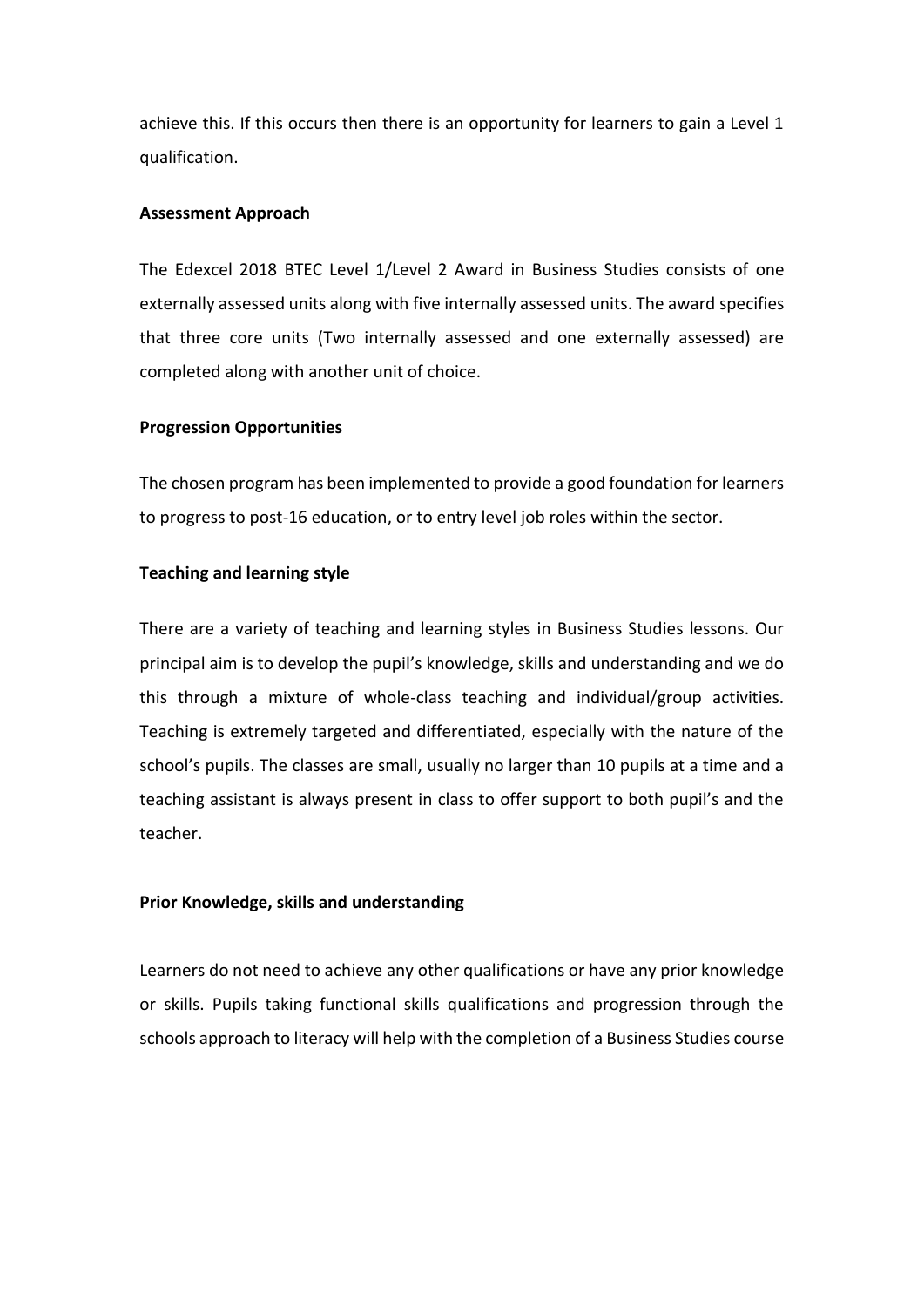## **Curriculum**

Years 9, 10 and 11 will complete the same Business Studies BTEC course.

The curriculum will follow the BTEC Award (2018 Specification). This will require 120 GLH. Each unit is equivalent to 30 GLH. Learners must complete three core units, plus further units to a total of 120 GLH.

#### **Edexcel BTEC Level 1/Level 2 First Award in Business**

**Learners must complete core units 1, 2 and 3, plus a further unit to a total of 120 GLH**

## **Mandatory Units**

- Unit 1: Introduction to the Business World 30 GLH Internally Assessed
- Unit 2: Finance for Business 30 GLH Externally Assessed
- Unit 3: Enterprise in the Business World 30 GLH Internally Assessed

#### **Optional Specialist Units**

- Unit 4: Promoting a Brand
- Unit 5: Principles of Customer Services
- Unit 6: Recruitment, Selection and Employment

#### **30 GLH Per Unit.**